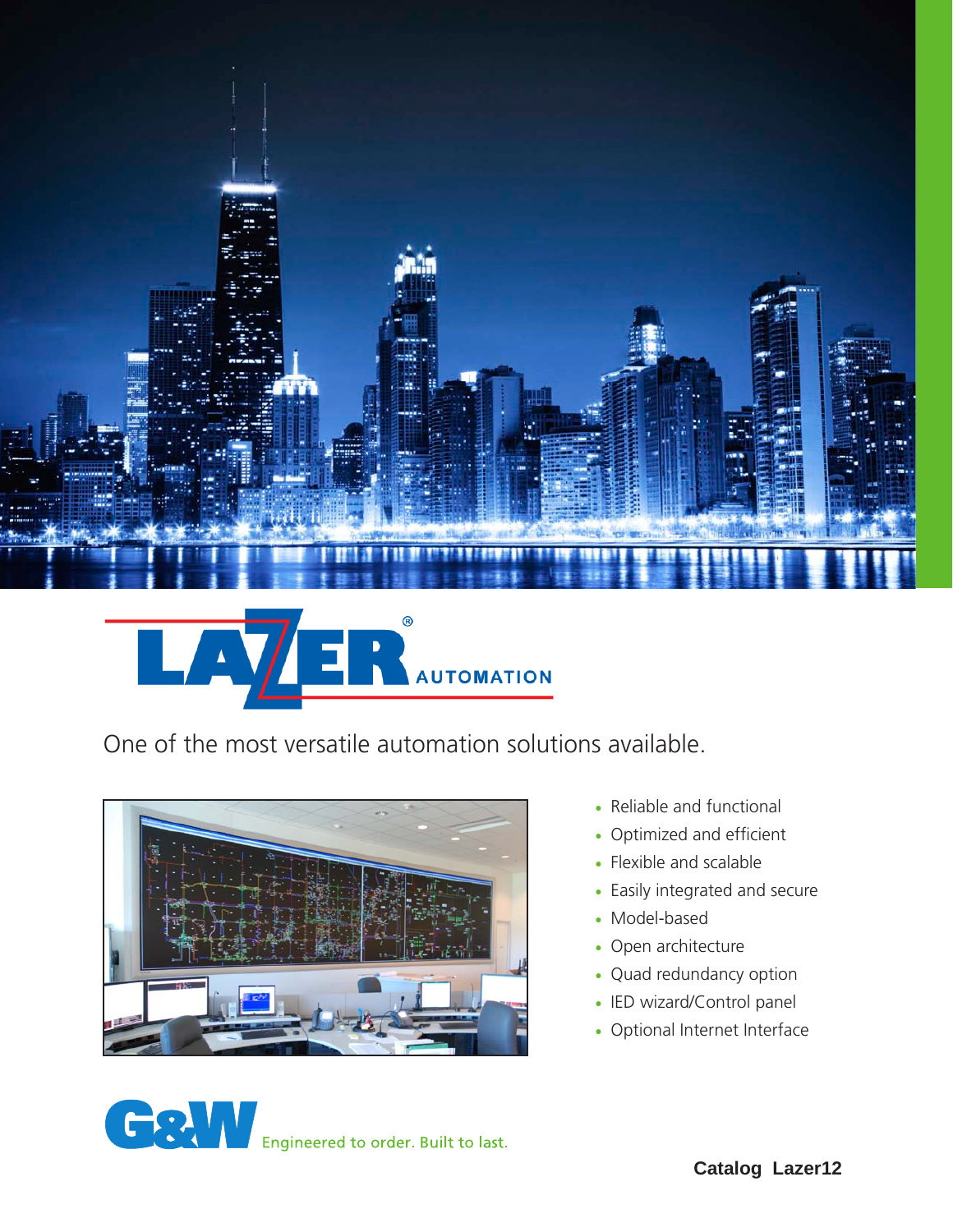# **Challenge**

We are facing unprecedented challenges in the energy industry. Well over 60% of the US GDP is directly dependent on the generation, distribution, and consumption of electricity. This dependence poses many challenges:

- Economies that demand more and more access to reliable and affordable energy
- Environmental issues such as dwindling natural resources and climate change
- Political pressures that limit various types of generation
- Aging infrastructure and workforce in North America

Energy is expected to play a major role in solving these challenges. As evidenced by other industries such as telecommunications and manufacturing, intelligence and integration is the solution.

# **SOLUTION**

A Smart Grid is the integration of intelligence into the entire electrical system from the point of generation or storage all the way to individual homes and businesses. Intelligently automating the distribution network offers one of the most cost effective ways to maximize return on investment. Much of the existing electrical distribution infrastructure in service today is decades old. Updating it with intelligent devices, networked communications, and decision making software enables:

- Major improvements in the reliability and availability of energy
- Optimization of an energy mix that incorporates various generation and storage types and sources
- Cost savings through optimization of system parameters, voltage levels, power factor, demand, load flow, and loading
- A more efficient workforce

From the control room to the field devices, G&W Lazer Automation can help.

#### **Lazer Automation**

The distribution automation expertise and products of G&W and the high end software knowledge of Survalent Technology have been combined to provide a state of the art solution – Lazer Automation. Various levels of Lazer solutions are available for peer-to-peer product applications, stand-alone controller based systems and total system wide management and control.

All Lazer solutions can be customized and are infinitely scalable because they utilize a **model-based** platform. Model-based programming is easier to configure because the algorithms are already written. All that is required is inputting the system parameters, including each of the IED's. By contrast, **rule-based** programming requires that each device be programmed and then continuously updated as more devices are added, or when the system changes. This can result in significant programming costs and a greater likelihood of programming errors.



Engineered to order, Built to last.

- Over 105 years of industry experience
- Global installed base of stand-alone Distribution Automation systems
- Industry leader in SF6 switchgear, solid dielectric switchgear and reclosers in North America
- Thousands of IED's installed world wide



- Over 45 years of industry experience
- 100% customer retention
- Full suite of control room software
- Most advanced user interface in the industry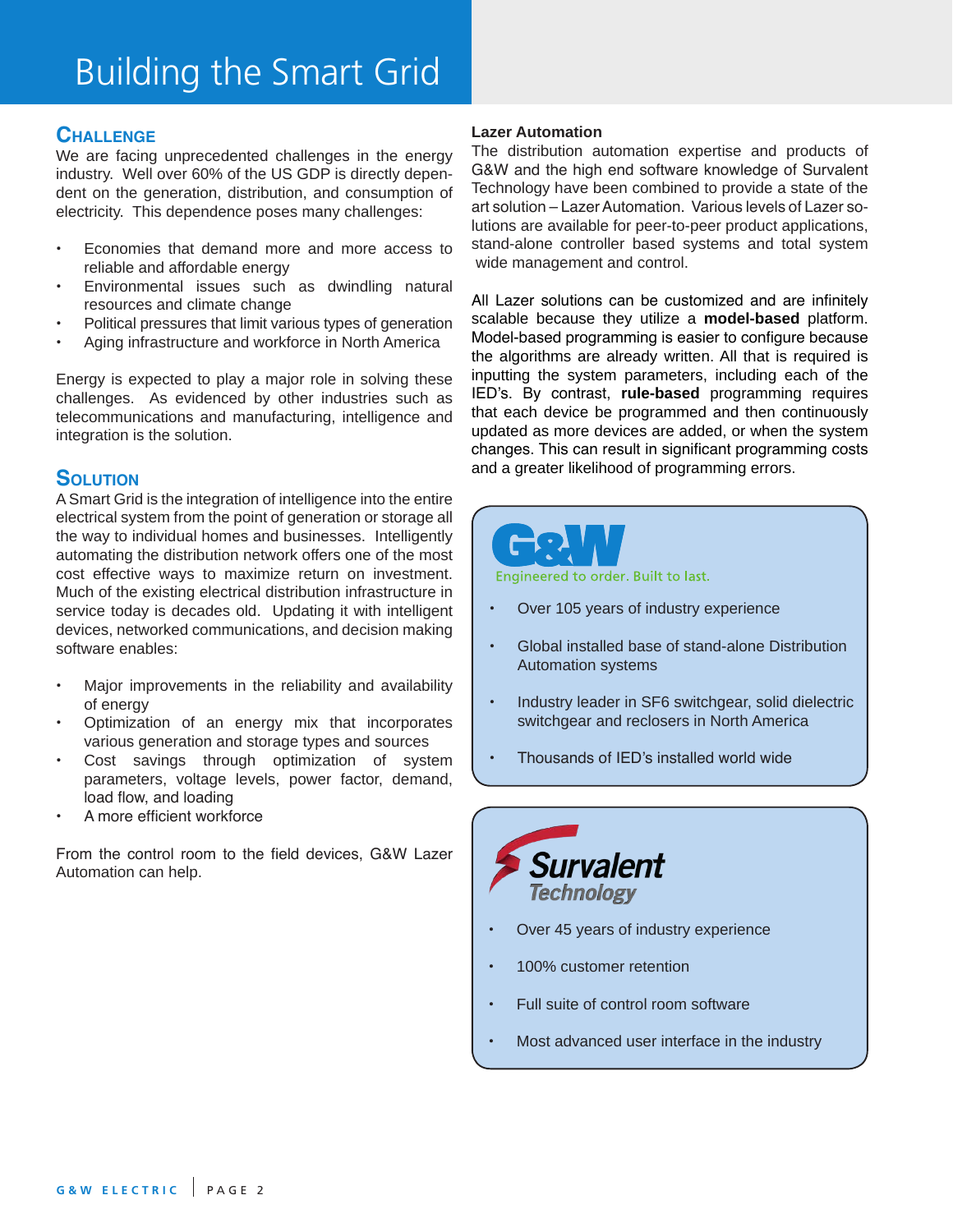### **Reliability**

The key benefit of an automated distribution system is improved reliability. Customers expect an uninterrupted supply of power. Automating the grid can help provide a consistent supply of energy and can also save money. Lazer Automation has several software modules that can greatly improve the reliability of your distribution system.

#### **Fault Detection Isolation and Restoration - FDIR**

The heart of reliability improvements is the fully automated, Lazer FDIR software module. It analyzes the feeder or network experiencing an outage and determines the optimal system configuration to restore the greatest number of customers. Regardless of the system configuration, small multi-switch loop, large multi-substation configuration or an entire infrastructure, Lazer FDIR is the key to improving reliability while providing a significant return on investment.

#### **Loss of Voltage – LOV**

In addition to faults, loss of voltage represents another primary cause of system outages. The Lazer LOV software module acts in a similar manner to FDIR except it responds to feeders that have lost voltage that is not related to a fault. When this occurs the software detects an anomaly and automatically analyzes the loading on the dead feeder section and ties in other healthy feeders to restore power to as many customers as possible.

#### **High Reliability Stand Alone Loop and Transfer Based Systems**

In addition to system and feeder level solutions, G&W Lazer has a full complement of smaller scale, pre-packaged, stand alone systems. Using peer-to-peer communication and advanced local controllers, G&W can provide high speed closed loop systems, scalable open loop systems, and multi device distributed transfer schemes. For all of our solutions, we allow customers to specify which relays and communication devices to use. Many customers prefer the high reliability of SEL relays which has become the basis for many of our designs. All of these solutions can be applied with either padmount , vault style, or overhead switchgear.

#### **System Redundancy**

Lazer Automation software and controller based solutions are anti-cascading and available with up to quad redundancy for maximum reliability under catastrophic system events. Anti-cascading is the prevention of system software from malfunctioning due to too many queries (system overload) during a major storm or other catastrophic event. Separate software running in parallel to three additional programs can assume control and have instant access to all information.

#### **The advantage of system redundancy**

An excellent example of this is CFE located in Monterrey, Mexico. A quad redundant Survalent software system was installed with four servers in two separate locations. During two of the worst storms in the area's history, the software performed flawlessly.

- The first was the storm of March  $18<sup>th</sup>$  2008 which had sustained winds higher than 75 mph for over 12 hours. By the end of the storm more than 60% of the distribution system was out of service and over 126,000 events were recorded by the SCADA/DMS system. At no point was the system out of service, which enabled monitoring and fast power restoration.
- The second event was Hurricane Alex which was the single worst historical weather phenomenon ever recorded. Again the system performed flawlessly and enabled power to be restored quickly to customers.



**A** Before and after the storm in Monterrey, Mexico



p *Before and after Hurricane Alex*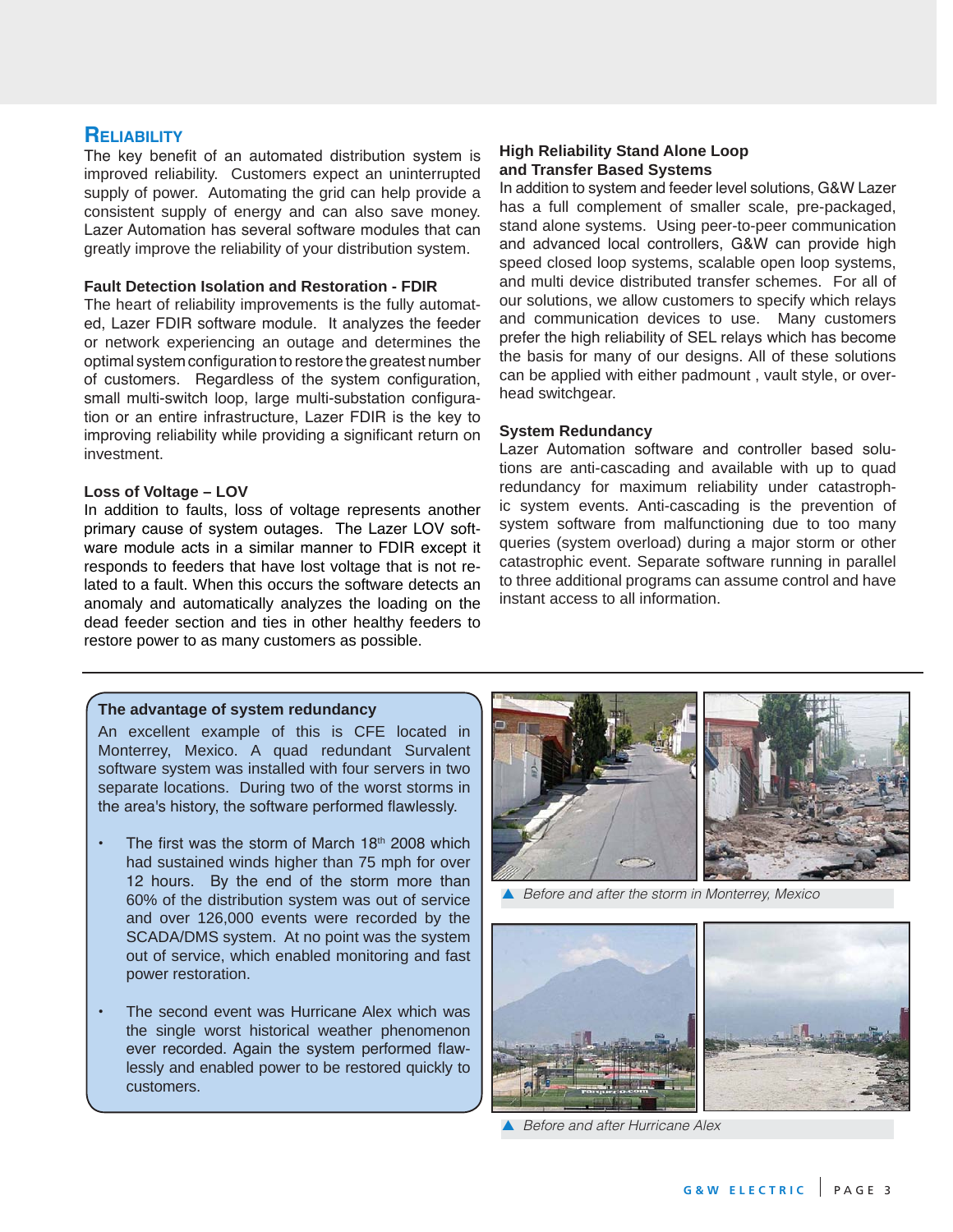# **Optimization**

Optimizing the use of distribution assets offers the potential for significant savings in reduced losses, lower energy consumption, reduced generation costs, and greater improvements in reliability. Lazer software optimization modules can open up access to these savings. It is estimated that up to \$43 billion in the US alone could be saved by 2019 using CVR technology (*McKinsey on Smart Grid 2010*).

#### **Conservation Voltage Reduction (CVR)**

Power providers have an obligation to deliver an End of Line Voltage within the parameters detailed in standards such as IEEE and IEC. In order to do this the voltage leaving the substation needs to be higher than the end of line requirement. Conservation voltage reduction optimizes the end of line voltage to the lowest acceptable level according to the standard.



Lazer CVR software enables the automatic control of tapchangers and voltage regulators to optimize the voltage level. Using an interface to the AMI software and automated customer meters, the end of line voltage can be monitored in real time and the substation voltage regulated appropriately. This allows the power providers to save roughly 0.7% in power for every 1-volt decrease in voltage. Two examples of the software in action are:

#### **Example 1: Entergy**





#### **Example 2: Clinton Utilities Board**

Reduced their peak power by 4 MW on 10 different feeders, saving between \$30 and \$35 thousand per month.



#### **Power Factor Control**

The ability to monitor and manage the power factor to get as close as possible to unity (1.0) offers huge potential savings by reducing losses and power factor penalties. The Lazer Automation Power Factor Control module monitors the power factor at specified locations within the power system and sends commands to correction devices such as capacitors when needed. All features such as billing points, correction times and levels are fully user configurable to maximize flexibility.

#### **Load Flow**

Load flow management represents the ultimate level of feeder / network optimization. The Lazer Load Flow module periodically performs a three-phase unbalanced load flow calculation and update that redistributes the feeder load data so that the total matches the substation data in the SCADA system. It also updates the feeder voltage/ loss profiles, and the feeder min/max margin and min/ max volts data. The load flow calculations are performed automatically at periodic user defined intervals, after significant changes in data, and after a reconfiguration or a dispatcher change.

#### **Operator Training Simulator (OTS)**

The Lazer Operator Training Simulator is an independent copy of the system / controller software operating with simulation programs instead of scan tasks. This allows any independent copy of the database to be used for training. The system can be used offline to allow engineers to test new system components and configurations as well as allowing operators to become familiar with the software and system. A scripting tool is provided that allows an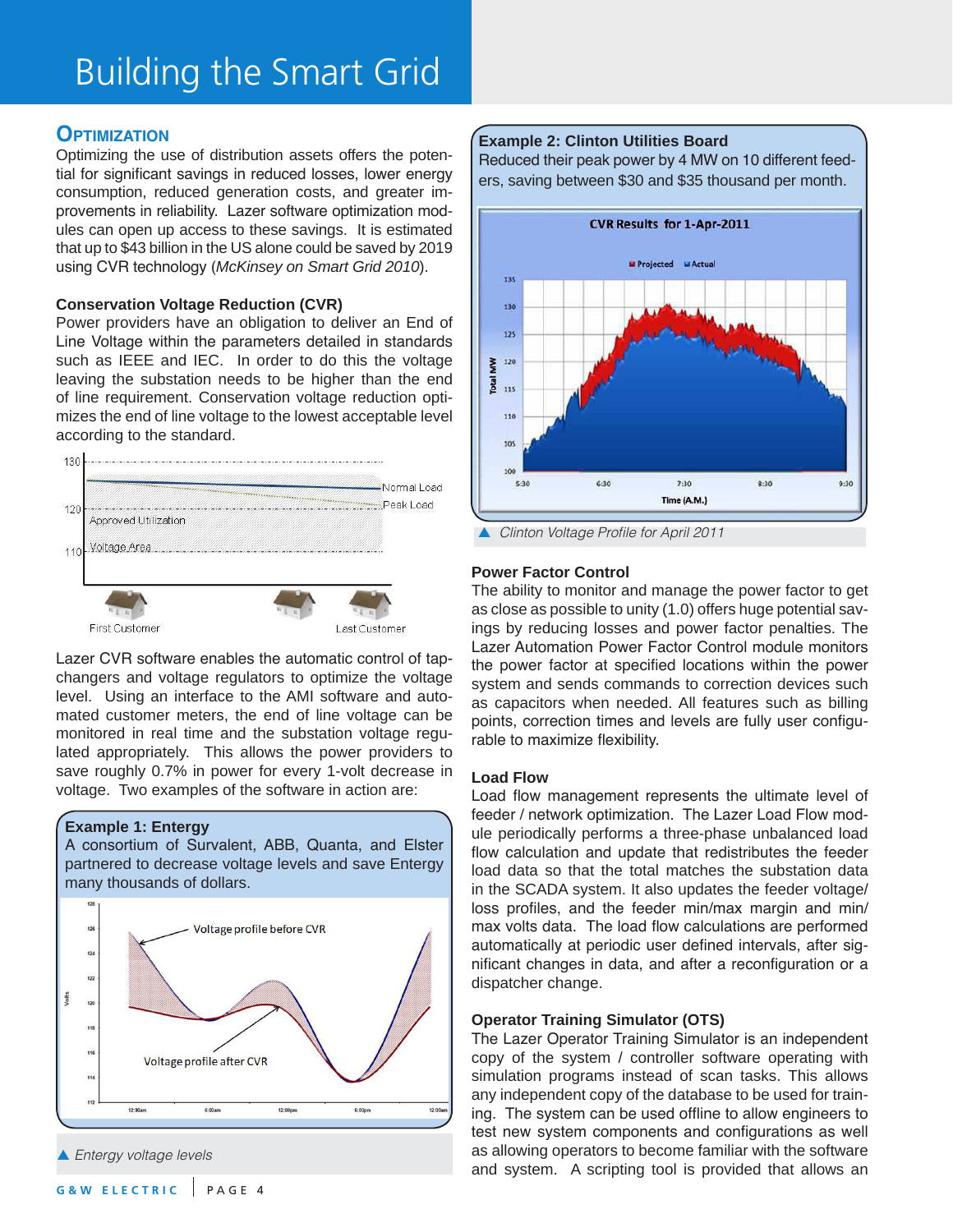instructor to define and operate scripts to create sequences of events for instructors to teach students how to operate the software.

#### **Studies and Reports**

The final piece to optimizing a distribution network is the ability to manage data in a useful form. The Lazer Automation premium reporting package allows studies and reports to be created so system information can be easily viewed and analyzed. Some examples of reports and studies available are Short-Circuit Studies, Post-Fault Load Transfer Recommendations, Load Flow Data Reports, Voltage, Loss and Load Balance Report.

### **SCALABILITY**

Lazer Automation solutions are scalable from small stand alone systems to controller based solutions to entire network management.

#### **Open Communications and IED Neutrality**

Lazer Automation software and systems are protocol, media and IED neutral. Widely adapted protocols such as DNP, IEC 61850 and ModBus, are easy to incorporate as well as legacy and proprietary protocols such as SEL Mirrored® Bits. Hardwired, fiber and wireless solutions from cell modems to the latest Ethernet mesh technology are all possible. This makes working with existing and new equipment easier.

Lazer automation is also IED neutral. Our control software can interface with any IED and we are experts at integrating and programming most vendors' relays. Our standard relay package is SEL because they are extremely reliable, capable, and widely accepted.

#### **Controller Based Solution**

Lazer Automation offers the power and capability of the complete Survalent software built into a stand-alone controller. This controller can be used as a substation and/ or feeder controller while working seamlessly with the existing SCADA or DMS system. G&W uses field proven, rugged controllers that can be mounted in a substation or a pad mount switch providing optimum flexibility. A controller based solution is perfect for various applications:

- A pilot automation project to prove the functionality
- **Local substation and feeder control**
- Redundant automation that will work in parallel with an existing DMS system taking over in the event of a catastrophe.

#### **FDIR Model-Based Operation**

FDIR model-based software enables any device system parameters to be configured and the software algorithm does the rest. This can save countless hours of programming versus a rule-based system where each device **and** reconfiguration scenario must be individually programmed. This makes the addition of new devices to an automated

feeder or network much easier and less costly.

#### **Automatic Generator Control (AGC)**

The Lazer AGC module is a feedback control system that regulates the power output of electric generators to maintain a specified system frequency and/or scheduled interchange. The load allocation algorithm computes two components of load distribution. The first method is an economic model, where each generator is assigned a base load plus an economic participation factor that enables the correction to be distributed economically. The second method is a regulating model where an additional component is used to incorporate specific, regulated sources.

#### **IED Wizard/Control Panel**

IED Wizard is a tool that automates the creation of the database for IED's. In just a few simple steps, the wizard creates the required points in the SCADA system database. The wizard is preconfigured with an extensive library of the most common IEDs available on the market, including SEL, Cooper, ABB, Beckwith, and PML. Along with the data and communication points, the software has a visualization feature where a snapshot of the faceplate of the IED is shown on the screen. This enables control room operators to see the same IED faceplate as an operator in the field looking at the actual device. The faceplate push buttons are fully operational from the master station.



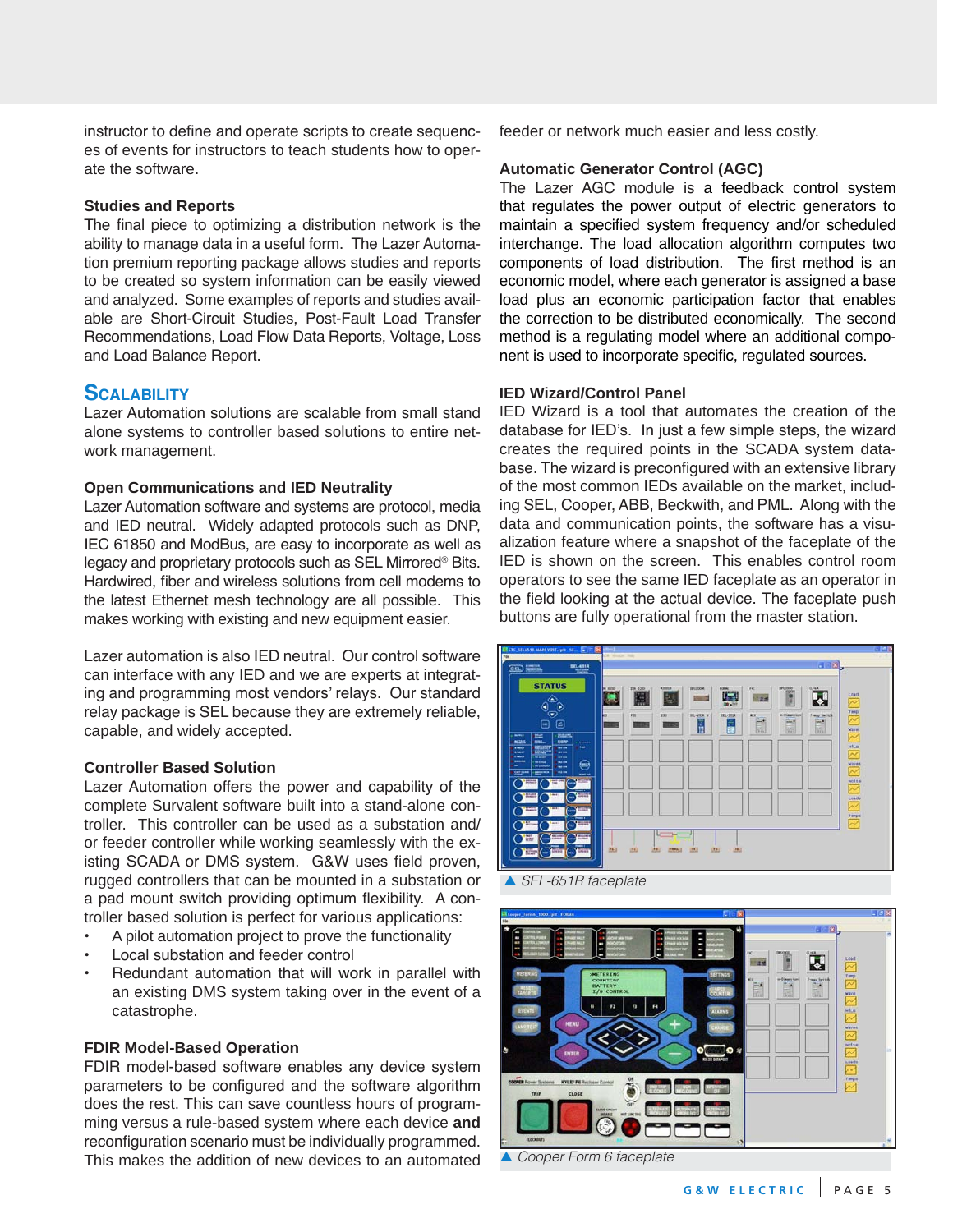### **System Integration**

The goal of a Smart Grid is to collect and provide the information necessary for customers, distribution and transmission system operators, and generators to optimize system demand and reduce cost. Doing this frequently requires integrating various existing systems with new ones. Lazer automation provides features that make it easier and more secure to either communicate to existing platforms or act as a central hub for all system information.

#### **Security**

Integration to devices, other software, and integration into a network must be secure. Lazer Automation controllers and software feature user account passwords with a minimum 128-bit encryption and are neither stored nor transmitted in plain text. Access is settable for individual users to view, control, or have full administrative rights. Other features include the ability to set password change frequency, inactivity timeout, disable account, deny remote access, and logging of account access.

#### **WebSurv**

WebSurv is a powerful, secure web-browser based application which provides real-time SCADA information across an entire enterprise. It acts as an instant, out-of-the-box solution providing unparalleled ease of use and access to information by eliminating multiple software licenses to manage. WebSurv accesses actual Worldview software screens including graphics, tables or data. It can also be used to access information automatically from alternate master stations or controllers during a catastrophic failure.

#### **Existing Software Integration**

Lazer DA software and controllers rely on open, standardized interfaces to communicate to other existing software (SCADA, DMS, AM, etc.). Some of the options are:

- **MultiSpeak -** a collaboration of the National Rural Electric Cooperative Association (NRECA), leading software vendors and electric utilities. The MultiSpeak specification helps vendors and utilities develop interfaces to allow software products to communicate seamlessly.
- **OPC (OLE for Process Control) a non-proprietary** technical specification that defines a set of standard interfaces based upon Microsoft's OLE/COM technology.
- **Simple Network Management Protocol (SNMP) an** application layer protocol (part of the TCP/IP protocol suite); and the de facto standard for network management.
- **Inter-Control Center Communication Protocol (ICCP)** - the industry standard for Master to Master communications. ICCP application consists of both client and server software.

#### **Complete System Integration Software – SmartVU**

At the very highest integration level, SmartVU software functions as an integration platform and repository for operational data from disparate utility systems. This level of integration of real-time connections drives optimal decision support. SmartVU offers configurable data dashboards for displaying key performance information and indicators and a portfolio of applications that sit on a systems integration platform. The core components consist of the Data Repository (Data Server), Scheduling/Data Access, Reporting, and Presentation Modules of the Application Server. With these two components, data from any system, field endpoint collection systems or enterprise can be integrated, reported, and viewed.

# **The Lazer Solution**

Whether it's best products or an integrated best package, G&W can help. We will work with your engineers, consultants, and other suppliers to help build the best automation solution for any application. **There are no limits.** In addition, G&W can help to justify your capital investment through reliability improvements and system optimization.

#### **Lazer I**

Lazer I Automation uses stand-alone, peer-to-peer solutions. G&W has several pre-packaged automation solutions including the following:

- □ High Speed Closed Loop Systems
- **Q** Open Loop FDIR Systems
- □ Loss of Voltage Restoration Schemes
- $\Box$  Distributed Transfer Schemes

#### **Lazer II**

Lazer II Automation is a complete suite of Survalent software scaled down and packaged in an industrial computer that is capable of automating substations as well as feeders. The standard automation controller package consists of a rugged, industrial computer pre-loaded and configured with the following software:

- □ Worldview Geographical User Interface (GUI)
- $\Box$  SCADA Explorer for programming
- □ FDIR and LOV Automation for reconfiguration on faults and voltage loss
- $\Box$  IED Wizard to easily integrate and view IED's
- $\Box$  Single phase reconfiguration (future)

The following optional software modules can be preloaded in the controller or added later:

- □ CVR module
- □ AMI / AMR interface
- □ Power Factor Correction Module (Volt / VAR Control)
- □ Complete Load Flow Module
- □ Automatic Generator Control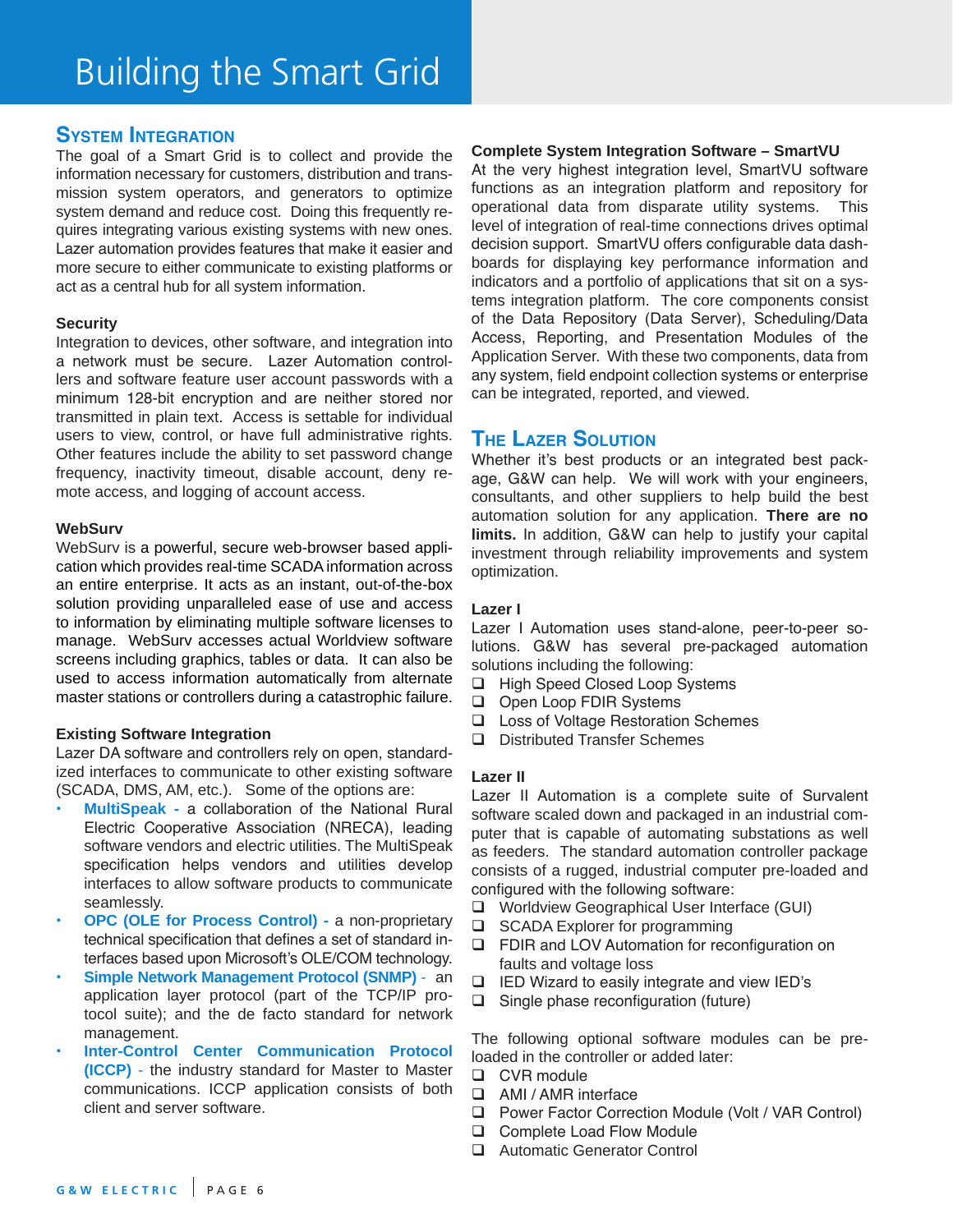- $\Box$  WebSurv for visualizing without additional licenses
- □ Short Term Load Forecasting
- $\Box$  Load Estimation and Curtailment
- □ SCADA Replicator
- **Q** Operator Training Simulator
- □ Additional non-Control Room License
- **Q** Redundancy Option

Reporting Options

- $\Box$  Disturbance Capture
- □ Fault Data Recorder
- □ Automatic Vehicle Locator
- **Q** Remote Alarm Annunciation
- **Q** Premium Reporting Package

Instead of the standard controller package, **a lower cost option** is available to provide data concentration and basic visualization. This option is a computer pre-loaded and configured with Survalent SmartSCADA Lite software.

#### **Lazer III**

Lazer III Automation incorporates a complete suite of Survalent software in a master station control platform that can manage an entire network and act as a system enterprise integration platform. All of the modules available in Lazer II are available in Lazer III with an optional unlimited tag license. Lazer III Automation provides superior operation and visualization functionality when compared to traditional systems at a much greater value. The standard package consists of a rugged, industrial computer pre-loaded and configured with the following software:

- $\Box$  SmartSCADA a full SCADA package with unlimited points
- $\Box$  SmartOMS a fully integrated, flexible and featurerich Outage Management System (OMS).
- $\square$  SmartDMS a fully integrated DMS platform that enables a wide-range of standard SCADA features such as multiple redundancy and a single user interface for both DMS and SCADA.
- $\Box$  AMI Interface imports information from AMI software into Worldview screens
- $\Box$  Vehicle Locator integrates vehicle location information into Worldview screens

### **Ask about our performance guarantee.**

| Legend          |  |  |  |
|-----------------|--|--|--|
| <b>Standard</b> |  |  |  |
| <b>Option</b>   |  |  |  |

# **LAZER FEATURES COMPARISON CHART**

| <b>Feature</b>                                            | <b>Lazer I</b> | <b>Lazer II</b> | <b>Lazer III</b> |
|-----------------------------------------------------------|----------------|-----------------|------------------|
| <b>Basic Features</b>                                     |                |                 |                  |
| <b>High Speed</b><br><b>Closed Loop</b><br><b>Systems</b> | S              | S               | S                |
| <b>Open Loop FDIR</b><br><b>Systems</b>                   | S              | S               | S                |
| Loss of Volt-<br>age Restoration<br><b>Schemes</b>        | S              | S               | S                |
| <b>Distributed</b><br><b>Transfer Schemes</b>             | S              | S               | S                |
| Worldview<br>interface                                    |                | S               | S                |
| <b>WebSurv</b>                                            |                | S               | Ο                |
| <b>SCADA Explorer</b>                                     |                | S               | S                |
| <b>FDIR and LOV</b><br><b>Automation</b>                  |                | S               | O                |
| <b>IED Wizard</b>                                         |                | S               | S                |
| Single phase<br>reconfiguration                           |                | Ο               | Ο                |
| <b>SmartSCADA</b>                                         |                |                 | S                |
| <b>SmartOMS</b>                                           |                |                 | O                |
| <b>SmartDMS</b>                                           |                |                 | S                |
| <b>AMI Interface</b>                                      |                | Ο               | Ο                |
| <b>Vehicle Locator</b>                                    |                | O               | O                |
| <b>Volt/VAR</b>                                           |                | Ο               | Ο                |
| <b>CVR</b>                                                |                | O               | O                |
| <b>Load Flow</b>                                          |                | O               | $\mathbf{o}$     |
| Anti-cascading                                            |                | S               | S                |
| <b>MultiSpeak</b>                                         |                | $\mathbf{o}$    | $\mathbf{o}$     |
| <b>Operator Training</b><br><b>Simulator</b>              |                | O               | O                |
| <b>SCADA Replicator</b>                                   |                | O               | $\mathbf{o}$     |
| <b>Protocol</b>                                           |                |                 |                  |
| <b>ICCP</b>                                               |                | O               | O                |
| DNP3                                                      |                | S               | S                |
| <b>IEC 61850</b>                                          |                | O               | $\mathbf{o}$     |